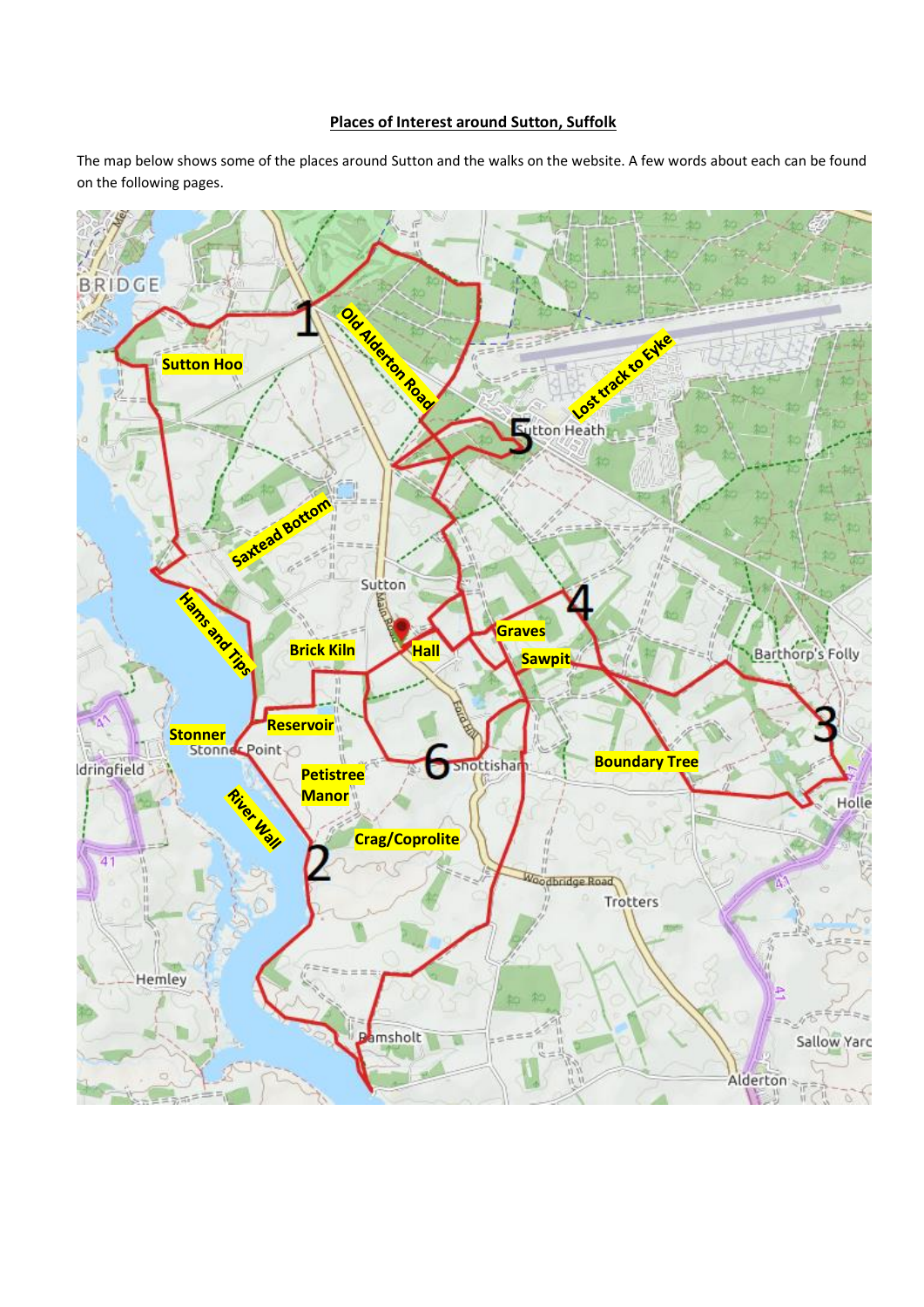The notes below are in alphabetical order but first a few background notes:

Sutton is on the 'Suffolk Sandlings' so the ground under your feet is sand but go down only a couple of metres in places and you'll find clay. This varies from fine clay suitable for making bricks; marl which is lime rich and was used for improving the poor soils; crag, deep red containing masses of seashells of fossils.

Sutton village, as seen along the B 1083 and Old Post Office Lane is relatively new. If you drove (or more likely walked/rode in a cart) through Sutton in 1900 you would pass the 'Flint Cottage' at the beginning of the village, the school, then a cluster of cottages around the pub, then nothing until Old Post Office cottages. Most people lived out in the numerous farms scattered around the parish and many of the tracks which served them and the traffic to the river are now our paths and bridleways. Today a little under 350 people live in the village, in 1851 it was 732.

| <b>Boundary Tree</b> | Hundreds of years ago it was common to plant trees to mark parish boundaries and the<br>old hollow ash tree on the old Alderton road marks the boundary between Sutton and<br>Hollesley. It, like many of these trees, has been pollarded to distinguish it from other<br>trees.                                                                                                                                                                                                                                                                                                                                                                                                                                                                                                                                                                |
|----------------------|-------------------------------------------------------------------------------------------------------------------------------------------------------------------------------------------------------------------------------------------------------------------------------------------------------------------------------------------------------------------------------------------------------------------------------------------------------------------------------------------------------------------------------------------------------------------------------------------------------------------------------------------------------------------------------------------------------------------------------------------------------------------------------------------------------------------------------------------------|
| <b>Brick Kiln</b>    | Kiln Walk Plantation (on OS maps) - Brick clay was extracted from the pit on the south<br>side of the path and fired in a kiln on the other side. The kiln and the workers cottages<br>have long gone but the bricks remain in local cottages and they were probably shipped<br>up the river to Woodbridge.                                                                                                                                                                                                                                                                                                                                                                                                                                                                                                                                     |
| Crag/coprolite       | There are numerous outcrops of crag in Suffolk and Essex and Sutton has its share. The<br>outcrop near the track has information boards and is the subject of a number of<br>scientific papers. The crag often contains Coprolite which is fossilised dinosaur dung<br>(some believe the deposits around here are naturally occurring phosphate nodules) and<br>they were dug up to be used for fertiliser. In the second half of the 19 <sup>th</sup> century the<br>business boomed with 10,000 tons being mined along the Deben in a single year. There<br>are stories of Waldringfield miners working all day around Sutton, getting the ferry back<br>across the river and stopping of at the Maybush to quench their thirst. In the morning<br>they woke up on the benches outside the pub and caught the ferry for another days<br>work. |
| Graves               | The isolated house to the west of the track was the site of a post mill and, just to the<br>north of it, a chapel. There are number of old graves from this era behind the house.                                                                                                                                                                                                                                                                                                                                                                                                                                                                                                                                                                                                                                                               |
| Hall                 | The Memorial Hall was built by villagers after the Second World War and replaced a<br>wooden building over the road (it was to the left of Old Post Office Cottages). The<br>inquest which decided that the Sutton Hoo treasure belonged to Edith Pretty as the<br>landowner was held in the old wooden building presumably because it was found on the<br>Sutton side of the parish boundary that runs through the site. Mrs Pretty donated<br>everything to the British museum and she is buried in the village church graveyard.                                                                                                                                                                                                                                                                                                             |
| Hams and Tips        | A 19th century land owner built them with a view to reclaiming the entire bay and there<br>are two stories about why he failed. In one, the Admiralty was worried about the effect<br>this might have on siltation and navigation in the river and told him to stop. The other<br>version says that he paid the workers very poorly so they paid him back by doing a<br>shoddy job and, during a westerly storm, a lot of the work was washed away so he gave<br>up.                                                                                                                                                                                                                                                                                                                                                                            |
| Lost Track to Eyke   | Before the roads were tarmaced after the First World War farm traffic from as far afield<br>as Eyke used the tracks to get to the quays on the river and then onto market in<br>Woodbridge (see 'Stonner' for information about the quays). The route to Eyke<br>disappeared when the airbase was built for the Second world War.                                                                                                                                                                                                                                                                                                                                                                                                                                                                                                               |
| Old Alderton Road    | The line of this bridleway and permissive path from the Hollesley junction to 'Holy Stile'<br>is the old main road to Alderton. When roads where tarmaced after the First World War                                                                                                                                                                                                                                                                                                                                                                                                                                                                                                                                                                                                                                                             |